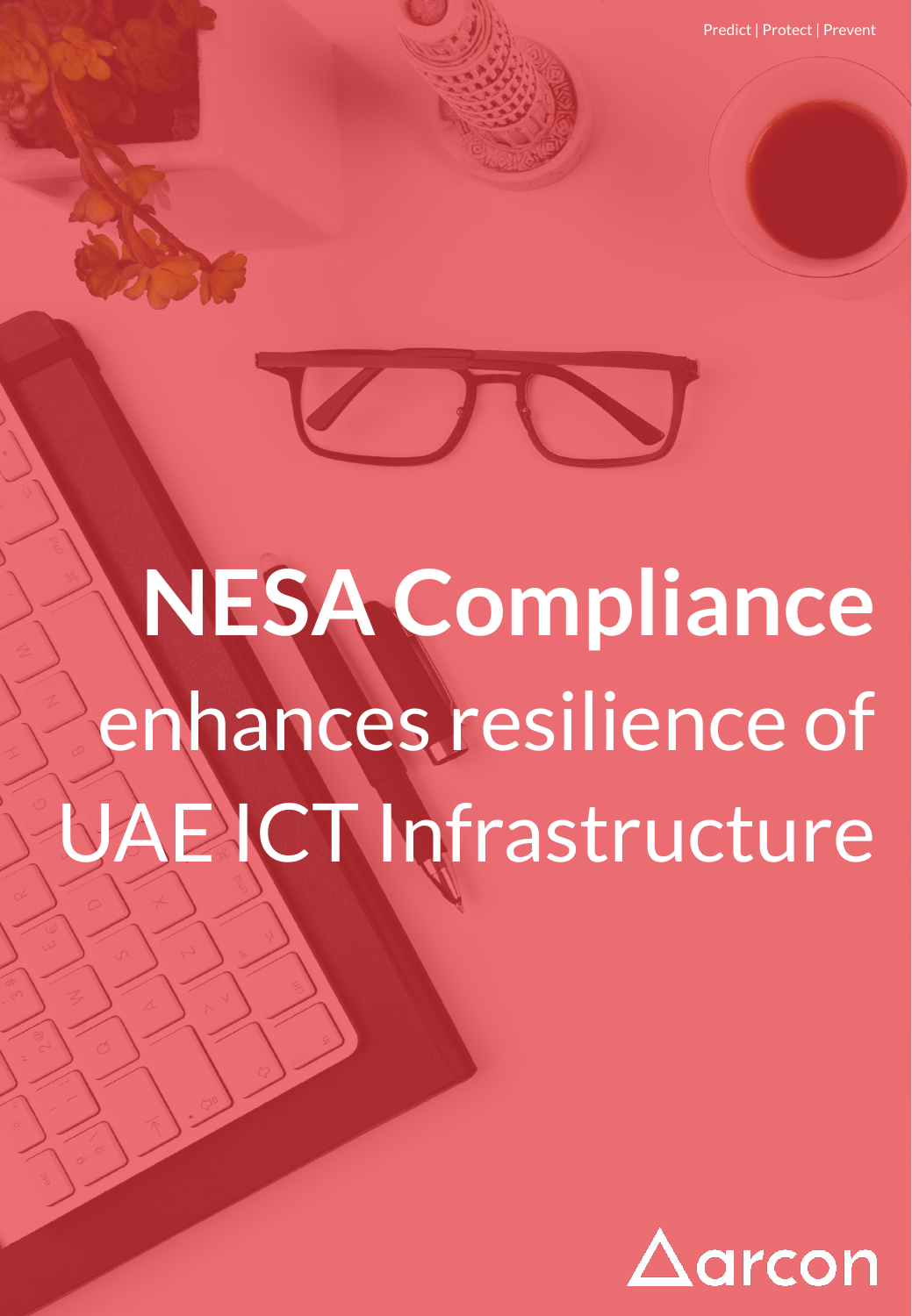## **Introduction**

Formed in June 2014, the National Electronic Security Authority (NESA) declared some key security policies to sync with the existing national cyber-security norms of the United Arab Emirates (UAE). It is basically a UAE federal authority that comes under the Supreme Council for National Security.

With the growing cyber security awareness in the UAE, NESA has taken collective responsibility of information technology, digital innovation and data security. There has been a new set of security guidelines for most government entities and others which are identified as critical by NESA. Hence, compliance to NESA becomes mandatory for most of the business entities. NESA security compliance includes practices of Critical Information Infrastructure Protection Policy (CIIP) and the Information Assurance Standards (IAS). NESA comes under the federal authority of UAE. that is responsible for initiation, supervision and monitoring of how UAE cyber security standards and policies are implemented.

With an objective to protect UAE's enterprise lT environment, NESA contributes to the collective achievement of national goals. In this regard, His Excellency Jassem Bu Ataba Al Zaabi, Director General added,

Cyber security is one of the biggest economic and national security challenges countries **"** face in the twenty-first century. The National Electronic Security Authority was established in line with this modern reality and as soon as the Authority was in place, we immediately initiated a thorough review of federal efforts to defend and protect the nation's ICT infrastructure. This announcement falls in line with the process we are currently engaged in which puts all necessary policies and standards in place to ensure a comprehensive approach to securing the nation's digital infrastructure.

NESA is committed to ensuring that all UAE government bodies are made fully aware of the **"** responsibility they now have to meet the requirements of these policies and in turn, what this means in practice going forward," he also added. **"**

(*Source: Press Release on NESA 'Cyber Security Program' in Abu Dhabi*)



**"**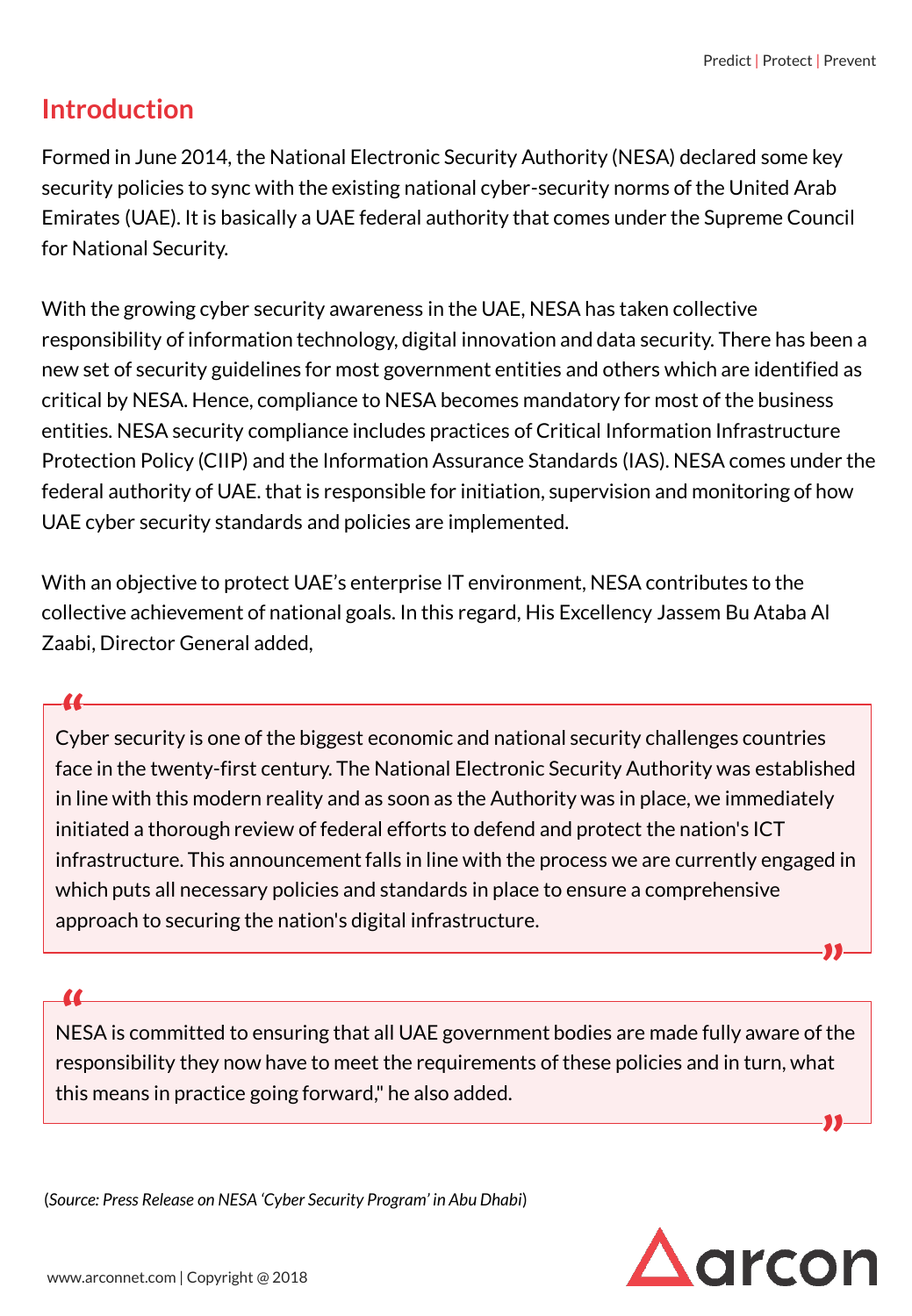## **Why NESA regulatory compliance was formed?**



**NESA regulatory compliance standards for UAE were formed with the following objectives:**



cyber vulnerabilities)

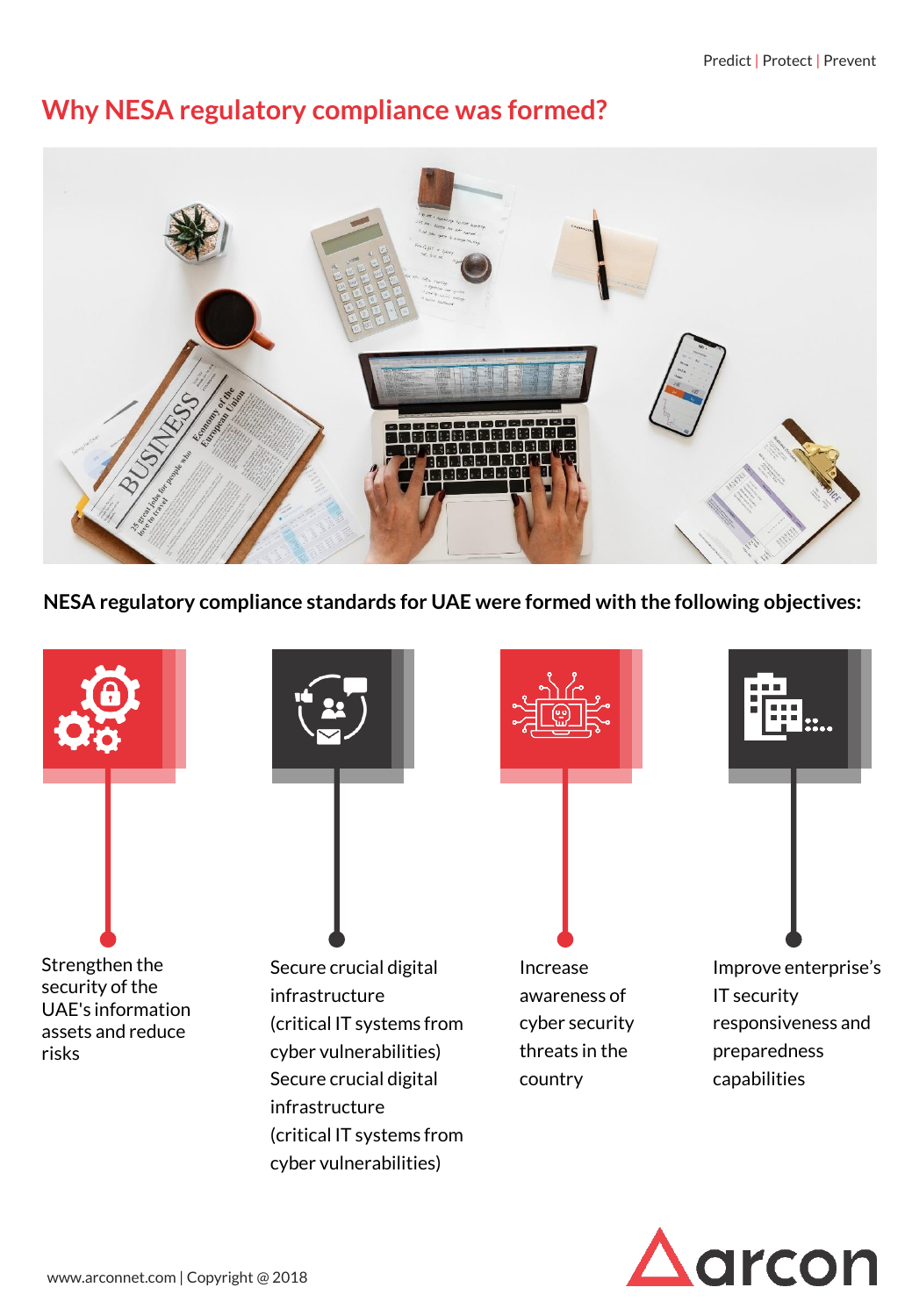## **Who should comply with NESA and why?**

NESA regulatory compliance is compulsory for all UAE government and private entities such as banks, insurance companies, telecommunication operators and all other entities that deal with personal and private information. It is mandatory for each and every stakeholder who is directly/ indirectly associated with the national information. NESA highly recommends to follow the guidelines so that they can also take active participation in strengthening the UAE's digital security level.

In the backdrop of rising number of cyber challenges and data breach incidents, enterprises in the UAE are fast adapting to information security tools. Large, medium and small organizations from every industry are giving high importance in securing their IT infrastructure and thus looking for solutions that can protect their data assets from malicious insiders or tainted third party users. Information security threats are not only rising but also getting sophisticated day by day and there is a constant fear of compromising data, which includes personal customer data, enterprise data, statutory records, financial data, operational information and the list goes on. Thus, NESA regulatory compliance standards were introduced and implemented to get rid of any cyber threat.

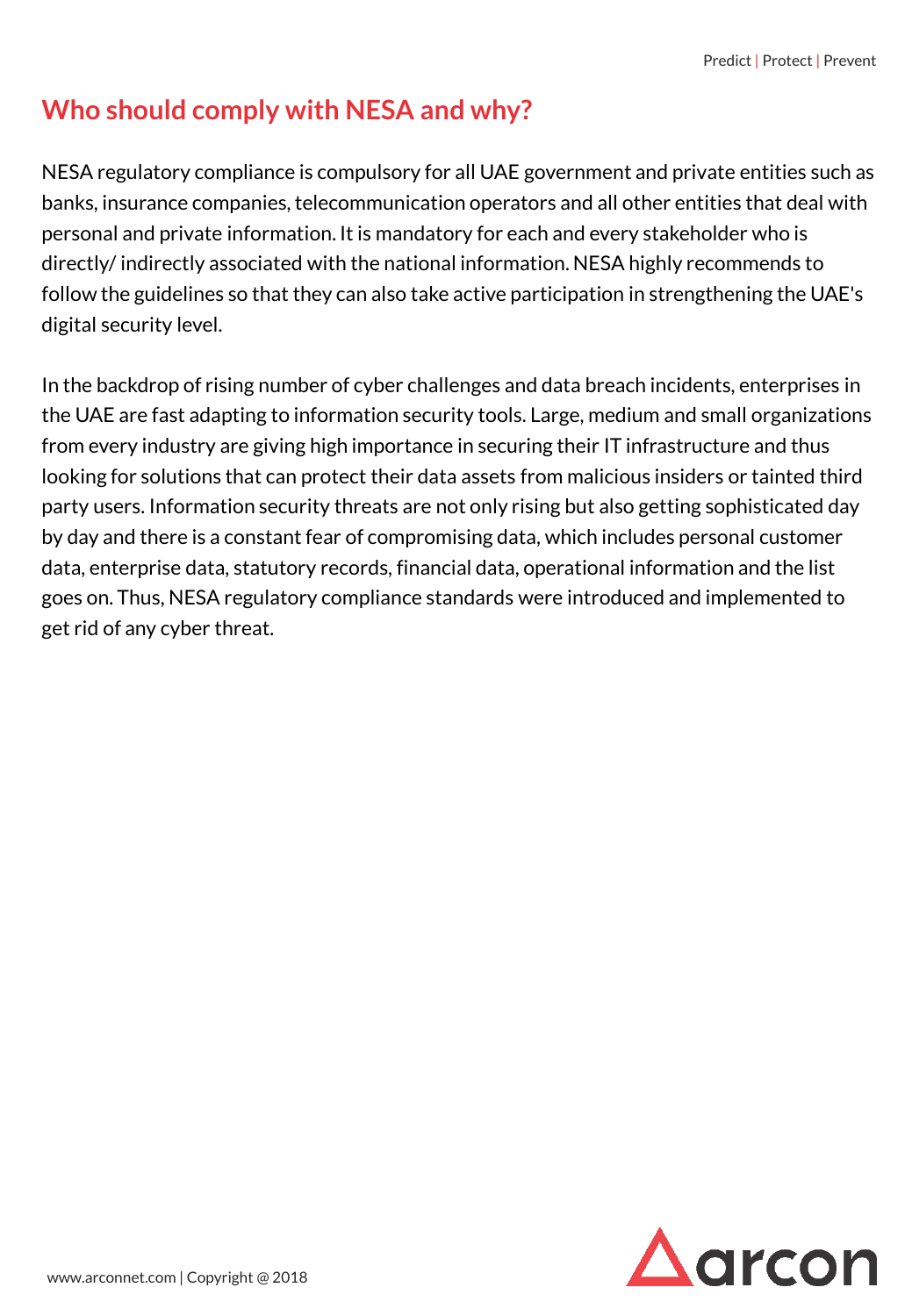## **Compliance Mapping with ARCON**

## **ISO/ IEC 27005:2005 Act**

### **Objective**

**The ISO/ IEC 27005:2005 act (Information Security Risk Management act) mandates organizations to control information security and assess risks lying in the network infrastructure.** 

In a typical scenario where confidential information of an organization is accessed by multiple users including insiders, partners or even third parties, it generates risks related to data breach of those crucial data.

If there is no mechanism that can monitor the users about their activities, then it raises the risk of data breach related incidents. The accounts which gives access to sensitive information are privileged accounts and in most cases, risks surface from these privileged accounts if they are unmonitored and uncontrolled.

As a result, it becomes easy for the malicious actors to infiltrate and steal information from these privileged accounts for money. Hence, securing those privileged accounts is highly crucial to prevent data loss. Organizations having multiple privileged accounts in their network, have risks of being compromised by malicious insiders or third party users any time. In a shared and distributed environment, this risk increases and Privileged Access Management (PAM) helps in mitigating the risk of information breach. ARCON | PAM helps organizations to manage and control information security risks around privileged accounts.

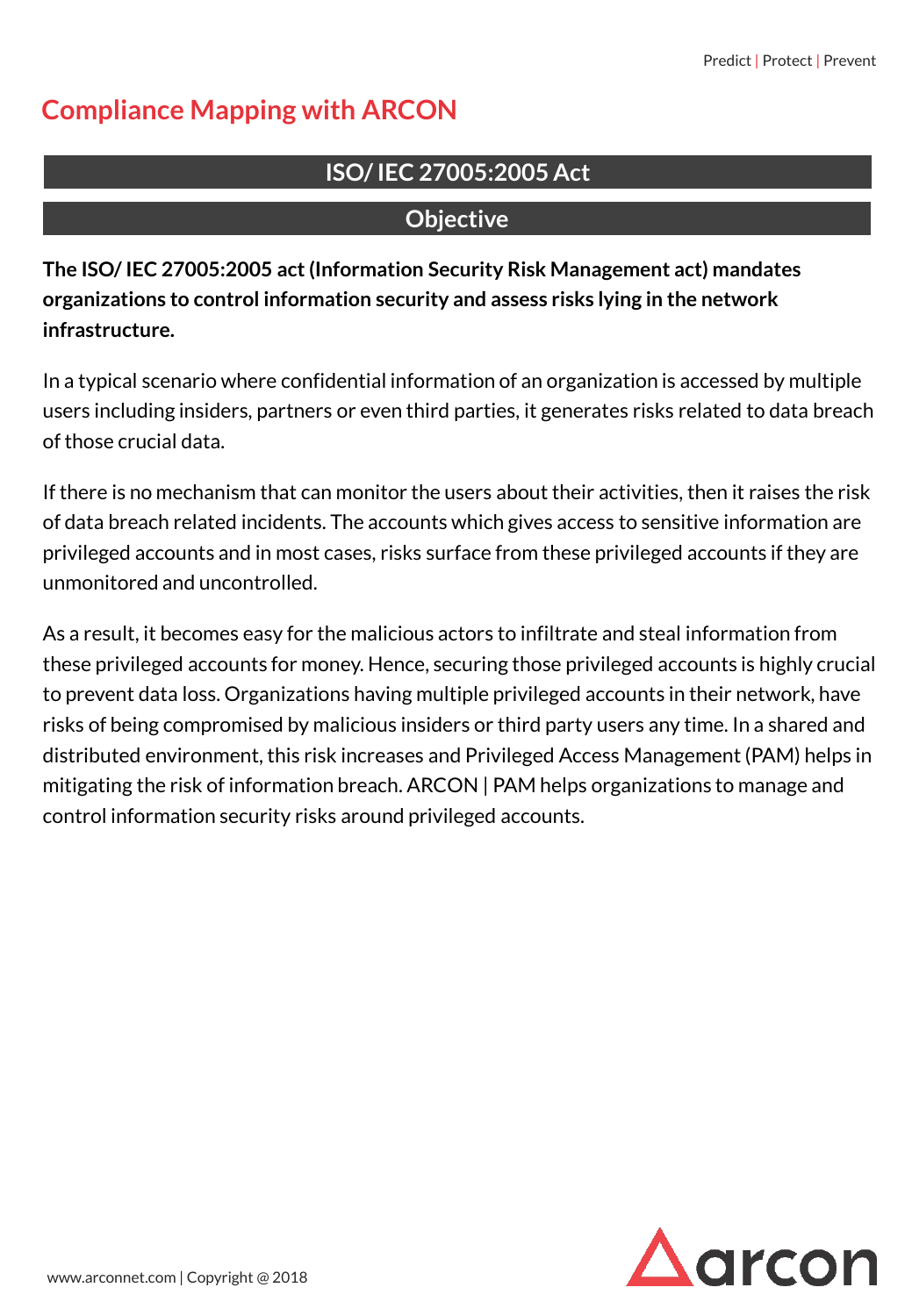## **How ARCON Privileged Access Management (PAM) helps in meeting compliance requirements while safeguarding your enterprise's critical information?**



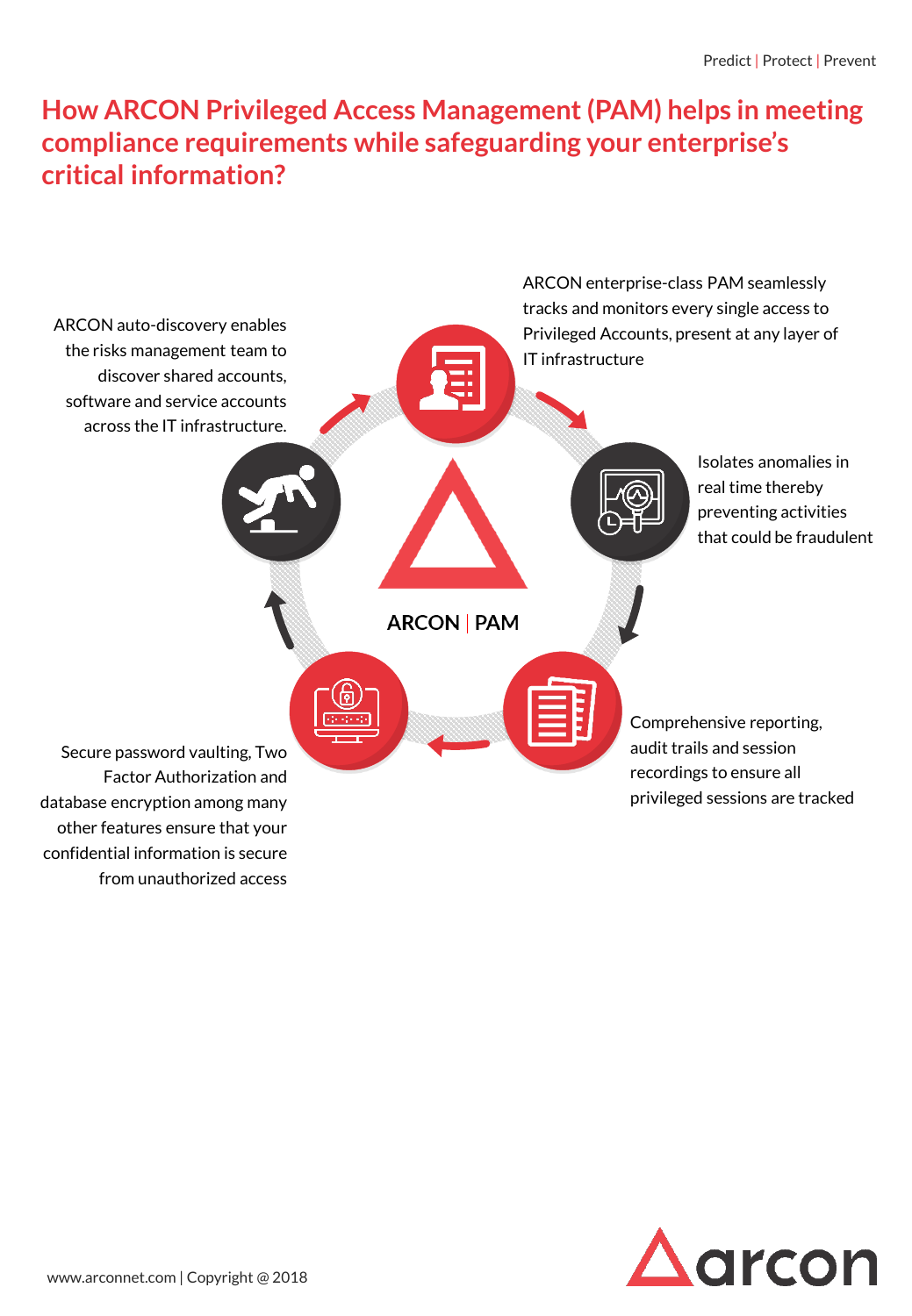## **ISO/ IEC 27032:2712 Act**

## **Objective**

This Information Security Guideline mandates implementation all the basic cyber security standards. It requires organization to build a security posture for responding to attacks. The act demands detecting and monitoring attacks in real-time.

## **How ARCON can reinforce your information security framework?**

ARCON with it's enterprise class solutions such as Privileged Access Management (PAM), User Behaviour Analytics (UBA) and Security Compliance Management (SCM) offers a robust mechanism which allows to seamlessly manage and monitor IT users.

 ARCON | PAM is a highly effective solution which manages, controls and monitors privileged user activities within a centralized policy framework in an enterprise.

 ARCON | UBA is a self-learning user behaviour analytics tool that monitors each and every user to figure out suspicious activities and trigger alerts to the administrators in real time.

 ARCON | SCM is an automated vulnerability assessment tool that helps an organization to conduct real time assessment of the extent of security in all critical platforms and ensures the desired compliance level.

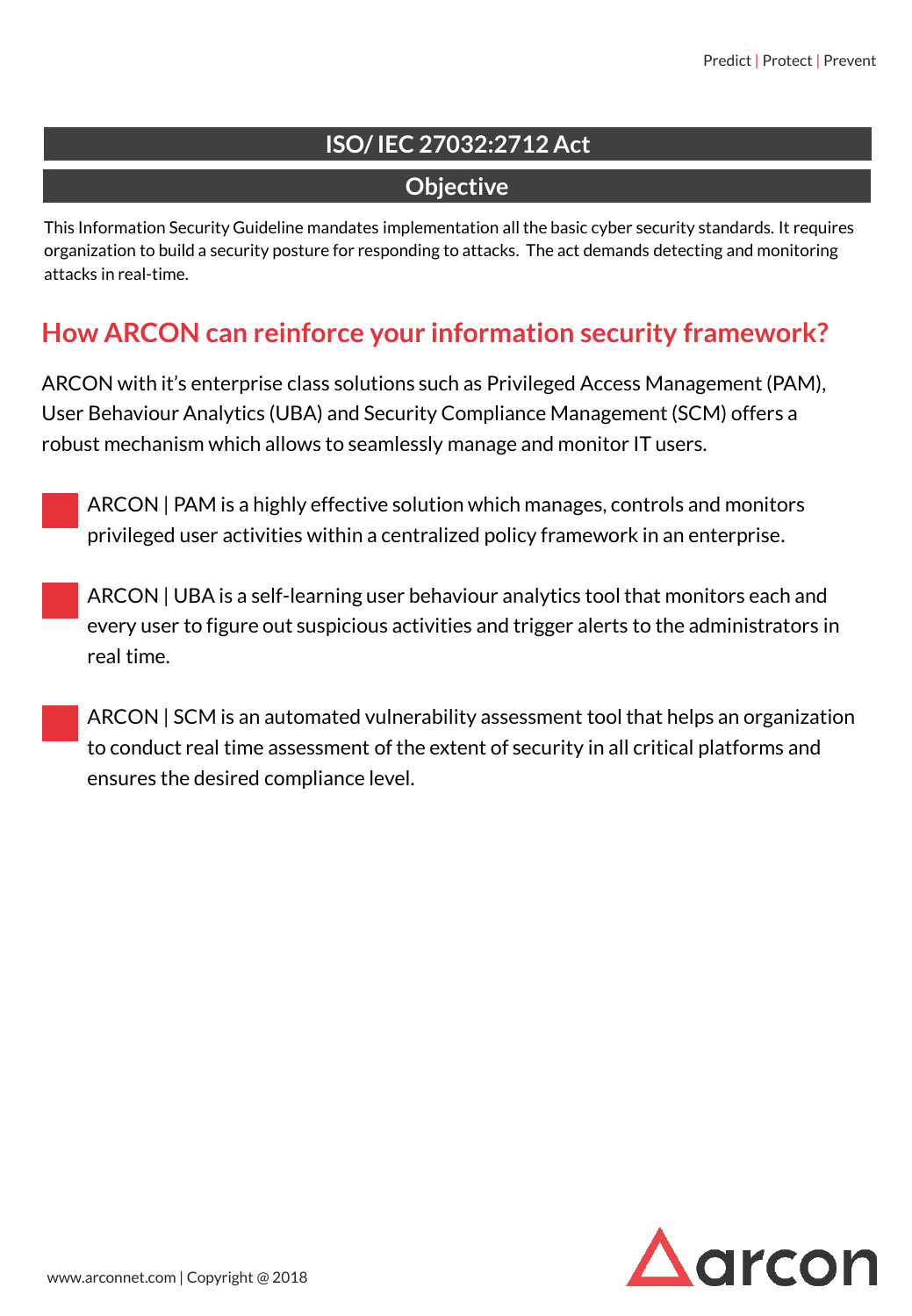### **NIST 800-53 Revision 4 Act**

#### **Objective**

This act mandates implementing best practices to safeguard privileged access.

## **How ARCON | PAM can provide you enterprise robust access control?**



#### **One Admin Control**

ARCON | PAM provides a unified policy engine to offer a rule and role-based restricted privileged access to target systems. No matter how big the organization network is, every access to the critical systems is managed by One Admin Control.



#### **Privileged Elevation and Delegation Management**

This tool enables to elevate and delegate privilege tasks to non-admin users that require temporary access to target systems. After the privilege tasks are completed, access rights are revoked. The tool essentially helps in implementing the principle of least privilege.



#### **Single-Sign-On (SSO)**

Single-Sign-On provides one time administrative access to target systems. With this, the non-administrative users are prevented from accessing/ sharing information from the privileged accounts.

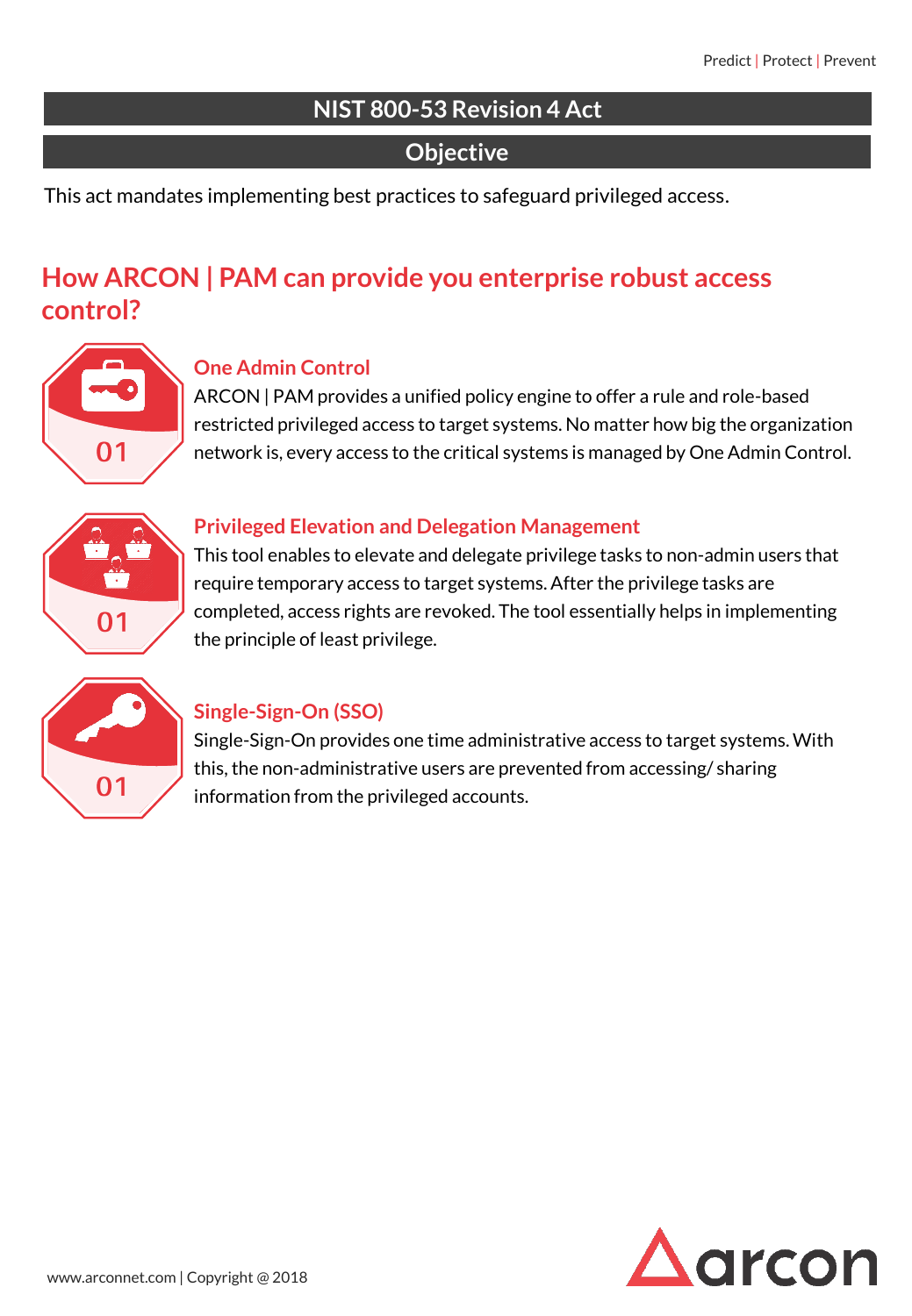## **M5.5.4 (Security Control) Act**

#### **Objective**

This Security Compliance Act says that organizations' IT security arrangements are able to meet with the other global regulatory standards such as EU GDPR, PCI DSS, SWIFT CSF, HIPAA.

For more information about how ARCON can meet the global regulatory standards, please [visit the below link and download G](https://www.arconnet.com/solutions/by-compliance/hipaa-compliance)[DPR Compliance brochur](https://www.arconnet.com/solutions/by-compliance/gdpr)[e, HIPAA Compliance](https://www.arconnet.com/solutions/by-compliance/hipaa-compliance) brochure, [PCI DSS Compliance brochure](https://www.arconnet.com/solutions/by-compliance/pci-dss-compliance), [SWIFT Compliance brochure](https://www.arconnet.com/solutions/by-compliance/swift-cscf).

## **How ARCON can provide granular level security?**

ARCON | PAM offers deepest level of granular control by segregating privileged users in -



## **Granular control:**

restricts and elevates privileged user commands for databases to control critical activities on target devices

## **Virtual Grouping:**

enables the security team to segregate privileged users and their access to authorized database and applications based on assigned roles and duties

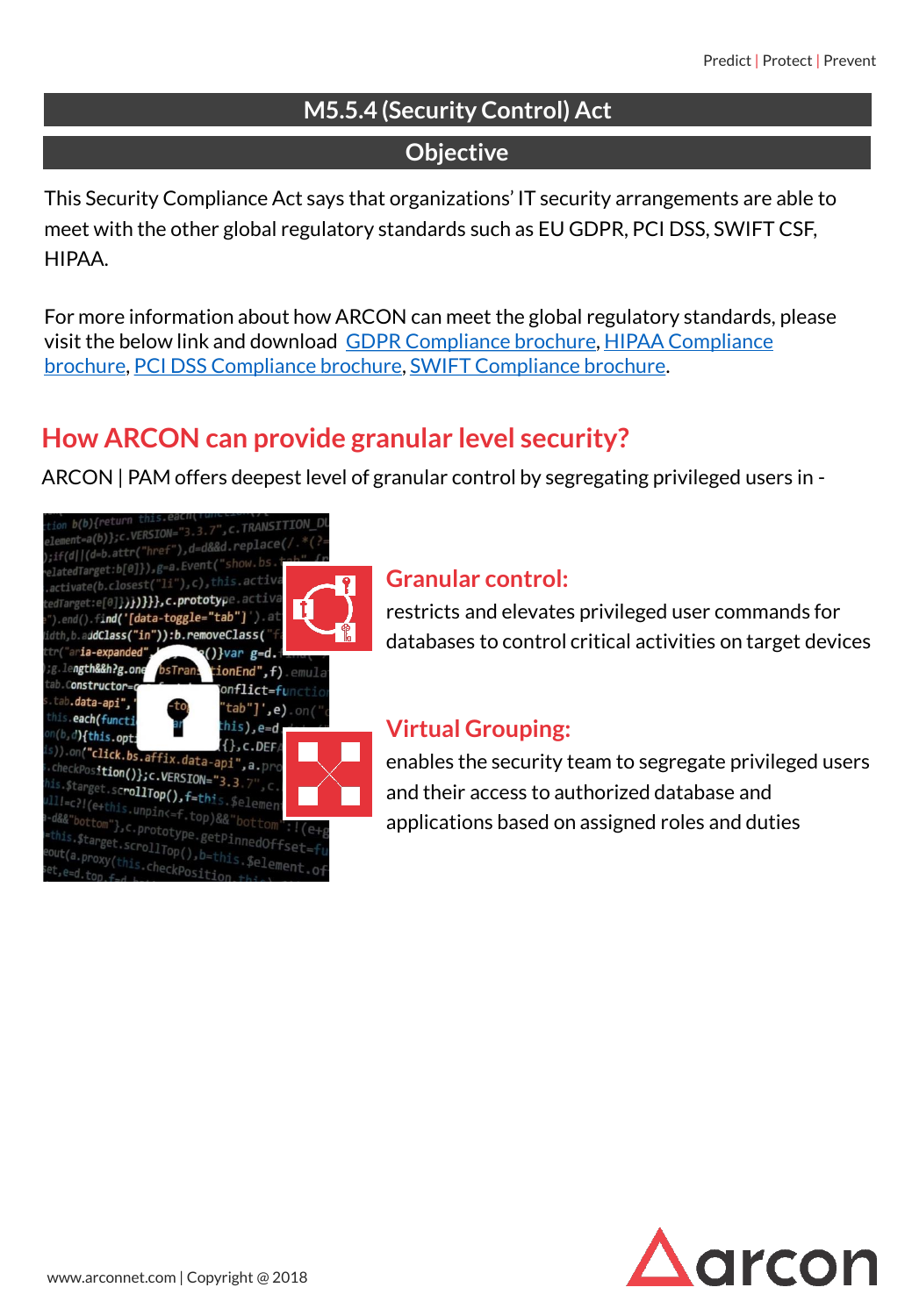## **T5.5.4 (Security Control) Act**

#### **Objective**

This Access Control Act says that enterprise privileged access control system should have the required security policies for access and segregation of user accounts.

#### **T6.5.4 (Security Control) Act**

**Objective**

This act mandates robust authentication mechanism.

## **ARCON | PAM offers a robust authentication mechanism.**

ARCON | PAM offers deepest level of granular control by segregating privileged users in -

#### **Multi-factor Authentication**

- Multi-factor authentication (MFA) provides a robust validation mechanism by acting as a strategic entry point to identity management systems and help managing system based users.
- ARCON offers native software based One-Time-Password (OTP) validation to begin a privileged session and the tool seamlessly integrates with disparate third-party biometric authentication solutions such as Gemalto, RSA, Vasco, 3M, Precision, SafeNet and Safran.

#### **Password Vault**

- ARCON Password Vault is a robust engine that allows the enterprise IT security team to frequently randomize and change passwords.
- The electronic vault, which stores privileged passwords in a highly secure manner uses AES-256 bit encryption.
- It is further wrapped with a proprietary encryption algorithm.
- The electronic vault has release request workflow including secured printing to support emergency password retrieval in breakglass scenarios.

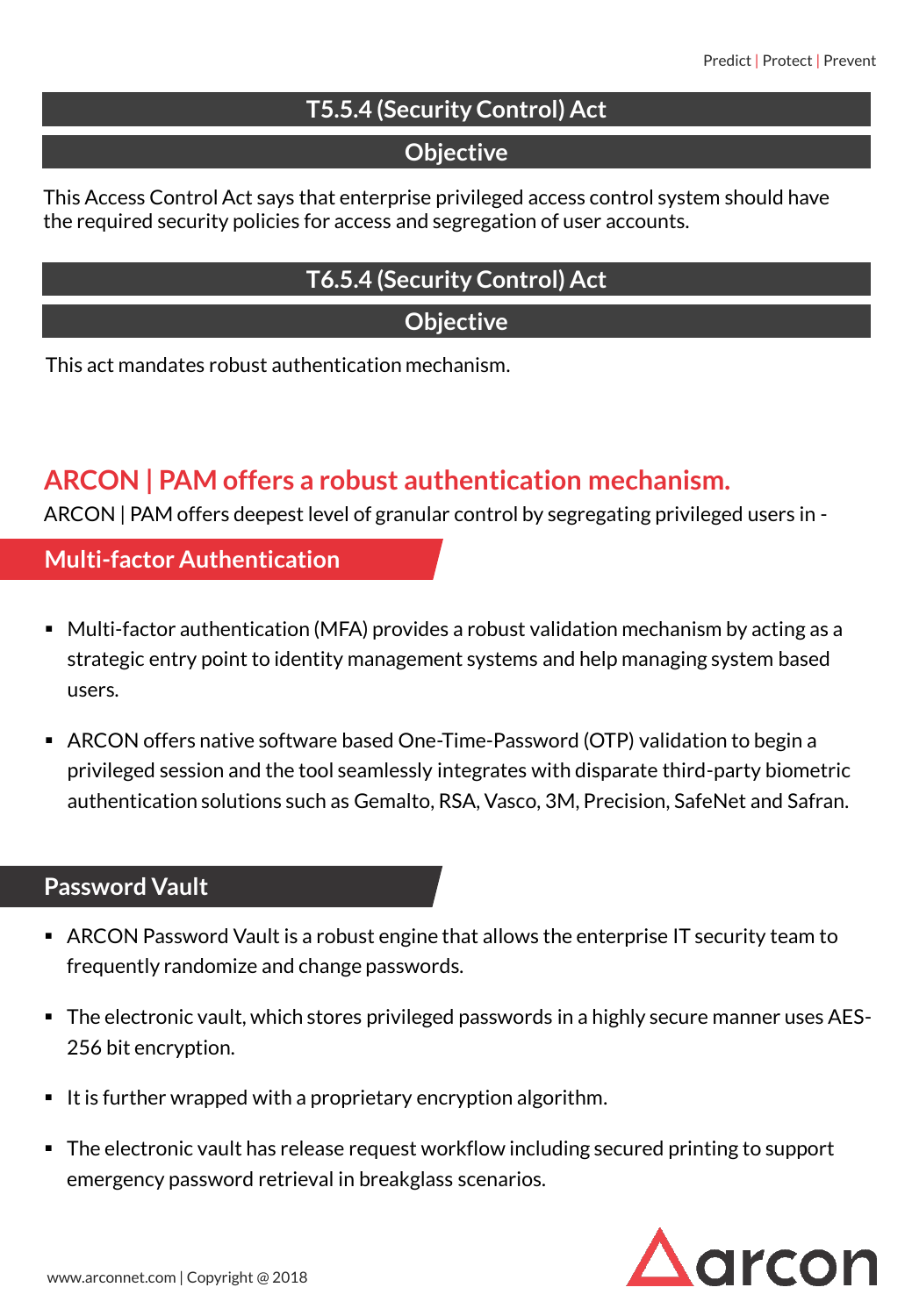## **Conclusion**

Misuse of corporate confidential information often stems due to inadequate identity & access control management. Privileged accounts, super admin accounts, that provide access to critical information are often operated with shared credentials and without proper mechanism in place to monitor and audit activities around 'trusted privileges'. Malicious insider/s or external malefactors could harm an enterprise by compromising information assets.

Managing and ensuring secure privileged access remains one of the biggest pain points for any organization. This enormous challenge arises due to high level of complexity involved in managing a large number of privileged accounts. If any of those trusted privileges are compromised, an enterprise could lose not only highly confidential information, but productivity would also take a hit due to regulatory implications.

Solution: Privileged Access Management. It provides a security blanket that sits on top of the entire IT infrastructure such as Operating systems, Databases, Network devices and Security devices. All Administrators, IT Operators and other privilege users including (Application Interfaces) are allowed to login to their authorized systems only by using a unique user ID, Password and OTP provided to them. Once logged in, view/modify access is provided only on "need to know" and " need to do" basis. Further, activities carried out are recorded and complete audit trails are maintained.

The bottom line: As vital information is stored in a distributed environment, enterprises today has one additional responsibility to safeguard information assets. It is imperative that a robust compliance and governance policies can be formulated by deploying automated tool such as Privileged Access Management, an enterprise not only gains operational efficiency, but also becomes adequately fortified to mitigate data breach risks.